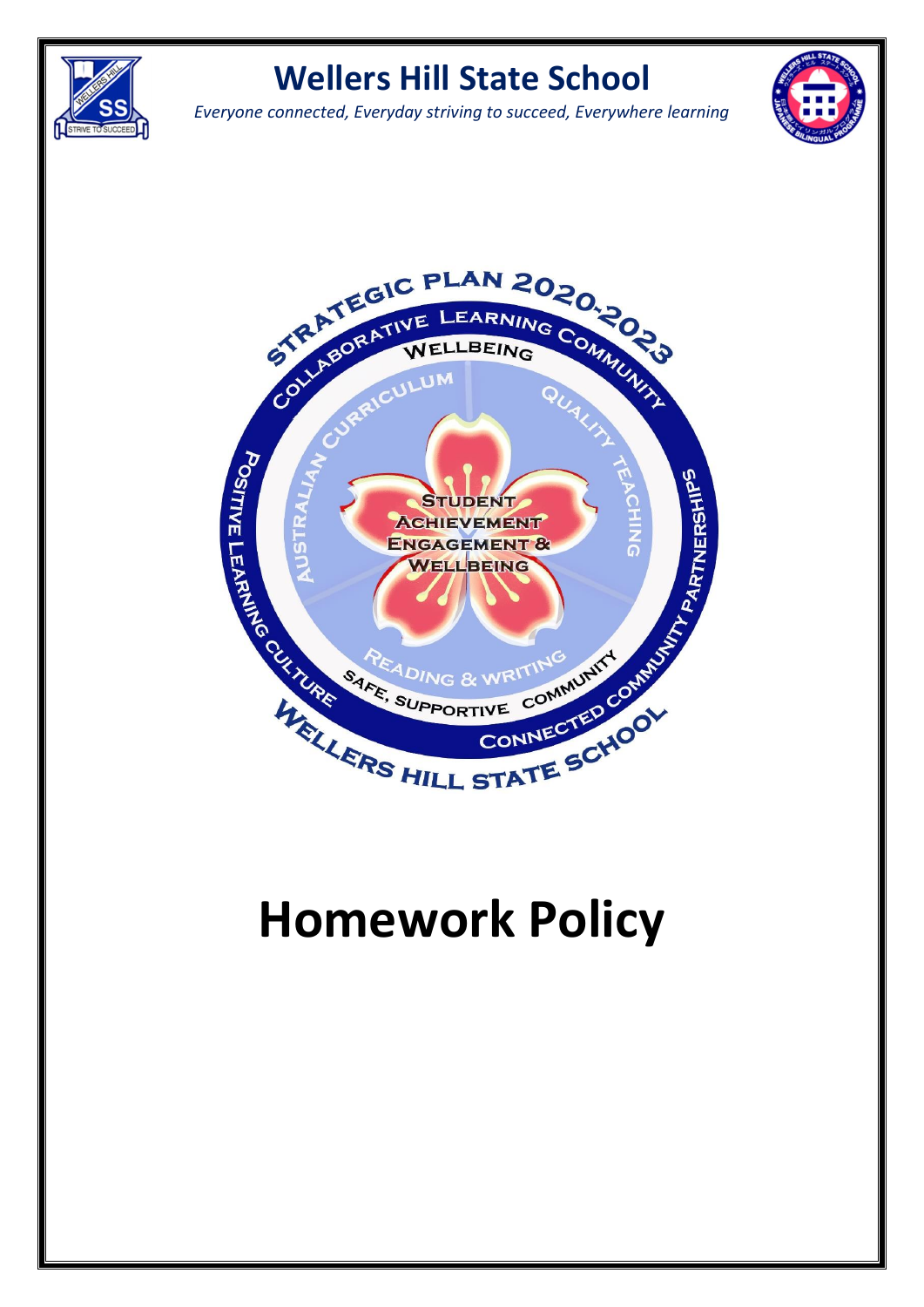

*Everyone connected, Everyday striving to succeed, Everywhere learning*



### **Homework Policy**

The community of Wellers Hill State School believes that homework is an important part of the teaching and learning process. Homework is intended to provide opportunities for students to practise tasks done in class, help improve important skills, and encourage confidence and independence. It also gives you, our parents/carers, an opportunity to work together with your child and gain an understanding of what they are learning in school.

The aim of our homework policy is to help our children develop positive skills and attitudes they will need for successful lifelong learning.

We also recognise that it is important to maintain a healthy balance between homework expectations and the varied and numerous recreational, cultural and personal commitments involved in family life.

Wellers Hill State School has outlined expectations in this Homework Policy which sets outs guidelines for homework, including the amount of time students spend on homework each week. The timing and type of homework will vary from class to class.

The Department of Education Homework policy can be seen by clicking on the link below.

#### <https://education.qld.gov.au/curriculums/Documents/homework.pdf>

In summary, the policy outlines that homework is a requirement in Queensland State Schools in consultation with the school community but must be consistent in its approach, relevant to the year level and student, balanced across learning areas and be mindful of time allocations to be most effective.

In all year levels, teachers are to provide students with homework that;

- Consolidates classroom learning
- Prepares students for new classroom learning
- Allows students opportunities to work through different curriculum areas
- Meet the needs of different learning abilities and
- Permits for a balance between home life and home learning.

#### **Guidelines for homework activities:**

#### **CONSISTENCY OF PRACTICE**

To ensure consistency of practice, each year level will:

- have an agreed structure for homework that is standard across the grade
- set weekly homework that provides flexibility for families
- design homework tasks that align with the expected time allocation for the grade level

| Year<br><b>Level</b> | <b>Maximum Number of</b><br><b>Minutes Per Day</b> | <b>Maximum Number of</b><br><b>Minutes Per Week</b> |
|----------------------|----------------------------------------------------|-----------------------------------------------------|
| Prep-1               | 10                                                 | 40                                                  |
| $2 - 3$              | 15                                                 | 75                                                  |
| 4-5                  | 20                                                 | 80                                                  |
|                      | つら                                                 | 100                                                 |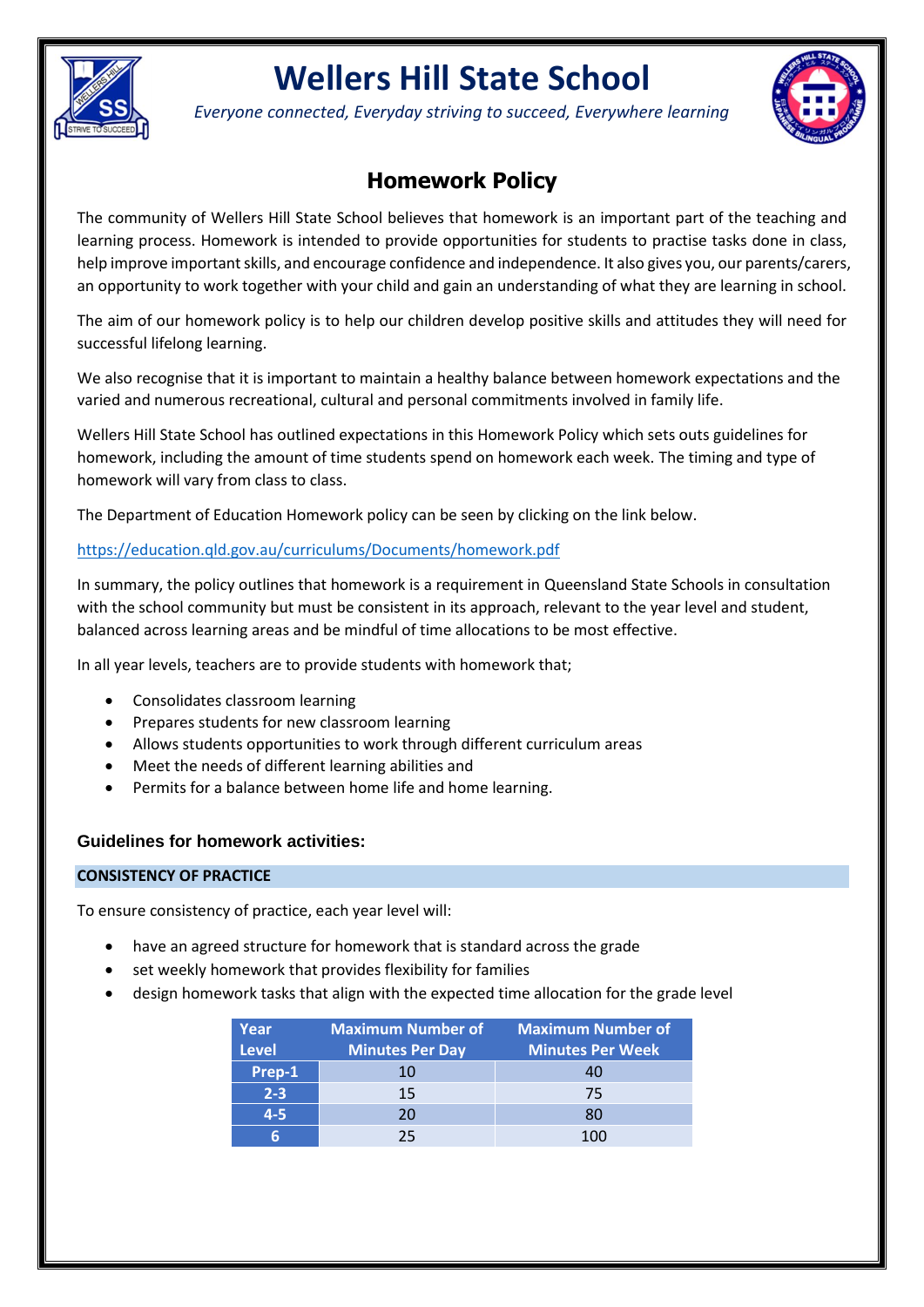

*Everyone connected, Everyday striving to succeed, Everywhere learning*



#### *Prep – Year 3*

To collaboratively revise, consolidate and/or practice skills in line with concepts being taught these may include;

- Letter and sound recognition
- Sight words
- Daily reading
- Number facts
- **Spelling**
- Sentence work
- Collect materials
- Gather information
- Current Curriculum Discuss topics

#### *Year 4 – Year 6*

To collaboratively revise, consolidate and/or practice skills in line with concepts being taught these may include;

- Daily reading
- Number facts
- Weekly maths concepts
- Spelling and word study
- Collect materials
- Gather information
- Current Curriculum Discuss topics

#### **Parent and student responsibilities**

- Parents and students collaborate to decide the best times for homework noting the recommended weekly time allocation and organising their time to manage home obligations, participation in physical activities and sport, recreational and cultural activities.
- Parents are welcome to seek support or clarity from the class teacher by communicating through email, letter or a meeting.

#### **Completion of work**

- Rewarding and acknowledging students who complete homework satisfactorily.
- Communicating with parents of those students who do not complete homework to understand the reasons for non-completion.

#### **Guidelines include:**

- Each week the class teacher will check and mark the homework, celebrating and reflecting on learning.
- Parent communicate with the class teacher regarding circumstances that may potentially impact on the child's ability to complete work.
- Teachers and parents of students not completing homework will negotiate a support plan that is mutually satisfactory.